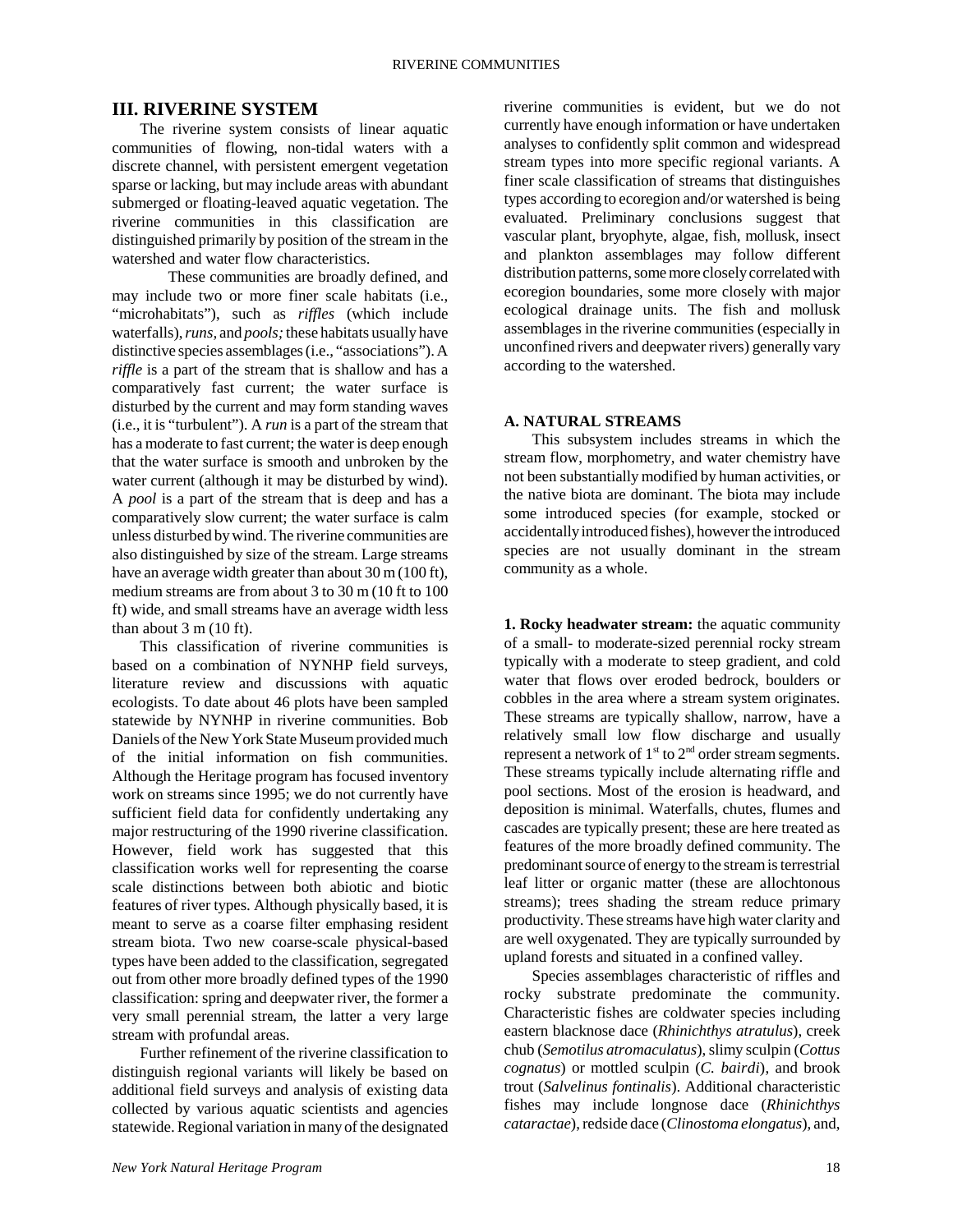in pools, white sucker (*Catostomus commersoni*). Common introductions are rainbow trout (*Salmo gairdneri*) and brown trout (*S. trutta*). Characteristic amphibians may include northern two-lined salamander (Eurycea bislineata) and green frog (*Rana clamitans*).

Characteristic macroinvertebrates are riffle and rocky bottom specialists as well as leaf and algae shredders such as stoneflies (Plecoptera including Chloroperlidae, Leuctridae, Acroneuria sp.), mayflies (Ephemeroptera including Heptageniidae, Isonychia sp.), caddisflies (Trichoptera, including Rhyacophila sp. and especially Hydropsychidae), midges (Chironomidae), crayfish (Cambaridae including *Cambarus robustus, C. bartonii*), water penny beetle (*Psephenus* sp.), craneflies (Tipulidae including *Hexatoma* sp.) and blackflies (Simulidae). Freshwater sponges may be abundant and coating rocks in some examples.

Characteristic pool macroinvertebrates may include true bugs (Gerridae, Vellidae and Mesovellidae). Mollusks are typically lacking or very sparse and of low diversity. These streams typically have bryophytes and periphytic/epilithic algae present, but few larger rooted plants. Characteristic bryophytes include: *Brachythecium rivulare, B. plumosum, Eurhynchium riparioides, Hygroamblystegium tenax, Hygrohypum ochraceum, Rhizomnium punctatum, Mnium hornum, Fontinalis spp.,* and Scapania sp.

Four to six ecoregional variants (including Northern Appalachian, Lower New England, Alleghany Plateau and Great Lakes types) are suspected to differ in dominant and characteristic vascular plants, fishes, bryophytes, and insects as well as water chemistry, water temperature, underlying substrate type, and surrounding forest type. Major watershed may be a secondary factor in distinguishing streams lower in a drainage basin.

Additional species characteristic of streams in the Northern Appalachians may include fishes such as pearl dace (*Margariscus margarita*), and northern redbelly dace (*Phoxinus eos*); and macroinvertebrates such as caddisflies (*Parapsyche* sp., *Palegapetus* sp., *Symphitopsyche* sp.), stoneflies (Capniidae, *Taenionema* sp., *Peltoperla* sp.), mayfly (*Eurylophella* sp.), midges (*Eukiefferella* sp.), and fishfly (Corydalidae).

Additional species characteristic of streams in the Saint Lawrence River and Lake Champlain Valleys may include fishes such as common shiner (*Luxilus cornutus*), bluntnose minnow (*Pimephales notatus*), fathead minnow (*P. promelas*) and slimy sculpin (*Cottus cognatus*); and macroinvertebrates such as stonefly (*Neoperla* sp.), caddisfly (*Chimara* sp., *Dolophilodes* sp.), beetles (*Promeresia* sp., *Stenelmis* sp., *Dubiraphia* sp., *Oulimnius* sp.), odonate (*Ophiogomphus compressa*), and midge (*Polypedilum*

Additional species characteristic of streams in the Alleghany Plateau may include fishes such as tonguetied minnow (*Exoglossum laurae*), variegated darter (*Etheostoma variegatum*), greenside darter *(E. blenniodes*), rainbow darter (*E. caeruleum*), mimic shiner (*Notropis volucellus*), bigmouth shiner (*N. dorsalis*), striped shiner (*Luxilus chrysocephalus*) golden redhorse (*Moxostoma erythrurum*) and log perch (*Percina caprodes*); the amphibian longtail salamander (*Eurycea longicauda*); and the macroinvertebrates mayflies (*Sweltsa* sp., *Leuctra* sp., *Stenacron* spp., *Paraleptophlebia* spp.), caddisflies (*Lepidostoma* sp., *Polycentropus* sp., *Diplectrona modesta, Goera sylata*), stoneflies (*Yugus* sp.), alderfly (*Sialis* sp.), water penny beetle (*Ectopria* sp.), odonates (*Lanthus parvulus, Calopteryx amata, C. angustipennis*), and caddisflies (*Neophylax* sp., *Hydropsyche* spp., *Pycnopsyche psilotreta, Glossoma nigrior*).

More data on regional variants are needed.

*Distribution:* throughout upstate New York north of the Coastal Lowlands ecozone, especially at high elevations.

*Rank:* G4 S4 *Revised:* 2001

*Examples:* Opalescent River Headwaters, Essex County; Johns Brook, Essex County; East Branch Fish Creek, Lewis County; Poestenkill Headwaters, Rensselaer County; Beaverkill River, Ulster County; Quaker Run, Cattaraugus County; Chaumont River, Jefferson County.

*Sources:* Slack and Glime 1985; C. L. Smith 1985; NYNHP field surveys.

**2. Marsh headwater stream**: the aquatic community of a small, marshy perennial brook with a very low gradient, slow flow rate, and cool to warm water that flows through a marsh, fen, or swamp where a stream system originates. These streams usually have clearly distinguished meanders (i.e., high sinuosity) and are in unconfined landscapes. Marsh headwater streams are typically deep, These streams are typically dominated by runs with interspersed pool sections; they are typically shallow, narrow, have a relatively small low flow discharge and usually represent a network of  $1<sup>st</sup>$  to 2<sup>nd</sup> order stream segments. Most of the erosion is headward, and deposition is minimal. The substrate is typically gravel or sand, but some examples or segments may be dominated by silt, muck, peat, marl deposits or woody or leafy debris. These streams may have high turbidity and be somewhat poorly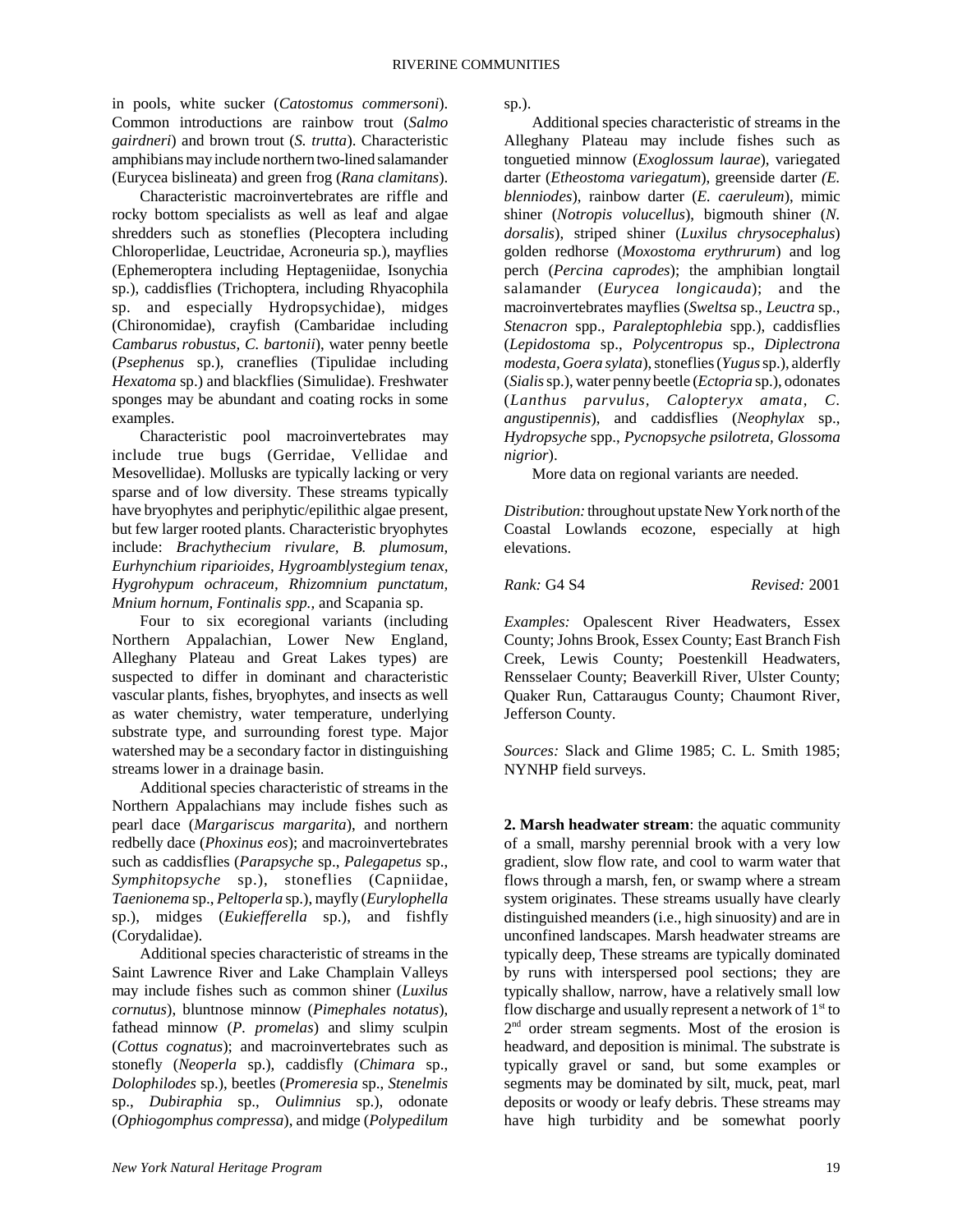oxygenated and can vary in alkalinity and color.

Species assemblages characteristic of pools and soft bottoms dominate the community. Characteristic fishes are warmwater minnows including fathead minnow (*Pimephales promelas*), northern redbelly dace (*Phoxinus eos*), golden shiner (*Notemigonus crysoleucas*), and central mudminnow (*Umbra limi*). Additional characteristic fishes may include brook trout (*Salvelinus fontinalis*), white sucker (*Catostomus commersoni*), longnose sucker (*C. catostomus*), pumpkinseed (*Lepomis gibbosus*), brown bullhead (*Ameiurus nebulosus*), and bluntnose minnow (*Pimephales notatus*). A characteristic mammal is beaver (*Castor canadensis*). Pool and soft bottom invertebrate specialists are typically common. Characteristic macroinvertebrates include true bugs (Gerridae, Vellidae, Mesovellidae). Macroinvertebrates found in this stream near lake outlets include blackflies (Simulidae), caddisflies (*Hydropsyche* sp., *Cheumatopsyche* sp., *Symphytopsyche* sp.) midges (Chironomidae such as *Tanytarsini* sp.), and fingernail clams (*Sphaerium* spp.).

Submergent vascular plants may be abundant; characteristic aquatic macrophytes include water milfoil (*Myriophyllum heterophyllum*), coontail (*Ceratophyllum demersum*), pondweeds (*Potamogeton epihydrus, P. natans*), duckweeds (*Lemna minor, L. trisulca*), water stargrass (*Heteranthera dubia*), tapegrass (*Vallisneria americana*), bladderworts (*Utricularia* spp.), burreeds (*Sparganium americanum, S. angustifolium, S. fluctuans*), waterweed (*Elodea nuttallii*), naiad (*Najas* spp.), white water-lily (*Nymphaea odorata*) and yellow pond-lily (*Nuphar lutea*). Algae are primarily epiphytic and suspended.

Four to seven ecoregional variants are suspected to differ in dominant and characteristic vascular plants, fishes, bryophytes, invertebrates, and algae as well as water chemistry, water temperature, underlying substrate type, and surrounding forest type. Major watershed may be a secondary factor in distinguishing streams lower in a drainage basin.

Fishes characteristic of streams in the Saint Lawrence River and Lake Champlain Valleys may include muskellunge (*Esox masquinongy*), mooneye (*Hiodon tergisus*), northern pike (*Esox lucius*), black crappie (*Pomoxis nigromaculatus*), walleye (*Stizostedion vitreum*), rock bass (*Ambloplites rupestris*), yellow perch (*Perca flavescens*), northern hog sucker (*Hypentelium nigricans*), cutlips minnow (*Exoglossum maxillingua*), fallfish (*Semotilus corporalis*), pugnose shiner (*Notropis anogenus*), blackchin shiner (*N. heterodon*), spottail shiner *(N. hudsonius*), common shiner (*Luxilus cornutus*), Iowa darter (*Etheostoma exile*), brook lamprey (*Ichthyomyzon fossor*), shorthead redhorse (*Moxostoma macrolepidotum*), and banded killifish (*Fundulus*

*diaphanus*).

Characteristic macroinvertebrates of these streams may include true flies (*Tipula* sp., *Atherix* sp., *Simulum* sp.), midges (*Apsectrotnyphus* sp., *Rheocricotopus* sp.), crustaceans (*Hyallela* sp.), clams (*Pisidium* sp.) and mayfly (*Stenonema* sp.). Characteristic plants of these streams may include water star-wort (*Callitriche hermaphroditica*), pondweeds (*Potamogeton hillii, P. filiformis*), milfoil (*Myriophyllum* spp.), and water marigold (*Megalodonta beckii*).

Species characteristic of examples in the Northern Appalachians may include the fishes blacknose dace (*Rhinichthys atratulus*), longnose dace (*R. cataractae*) and creek chub (*Semotilus atromaculatus*), the macroinvertebrates fingernail clam (*Sphaerium striatum*), caddisfly (*Polycentropus* sp.), mayfly (*Litobrancha* sp.) and odonate (*Cordulegaster* sp.), water scorpions (Nepidae), and water penny beetle (*Psephenus* sp.), and the vascular plants milfoil (*Myriophyllum farwellii*) and water-shield (*Brasenia schreberi*). More data on regional variants are needed.

*Distribution:* throughout New York State.

*Rank:* G4 S4 *Revised:* 2001

*Examples:* Campbell Marsh, Jefferson County; South Branch Mad River, Lewis County; North Branch Fish Creek, Lewis County; Swarte Kill, Ulster County; Poestenkill Headwaters, Rensselaer County; Main Branch Oswegatchie River, Herkimer, St. Lawrence and Hamilton Counties; Brandy Brook, St. Lawrence County.

*Sources:* Gilman 1979; Haslam 1978; Peverly 1979; C. L. Smith 1985; NYNHP field surveys.

**3. Confined river:** the aquatic community of relatively large, fast flowing sections of streams with a moderate to gentle gradient. The name of this community has been changed from "midreach stream" to better reflect the concept. These streams have well-defined pattern of alternating pools, riffles, and runs. Confined rivers usually have poorly defined meanders (i.e., low sinuosity), occur in confined valleys and are most typical of the midreaches of stream systems. These streams are typically of moderate depth, width and low flow discharge and usually represent a network of  $3<sup>rd</sup>$  to 4th order stream segments. Most of the erosion is lateral, creating braids, channel islands, and bars, and deposition is moderate with a mix of coarse rocky to sandy substrate. Waterfalls are typically present; these are here treated as features of the more broadly defined community. The predominant source of energy is generated in the stream (these are autochtonous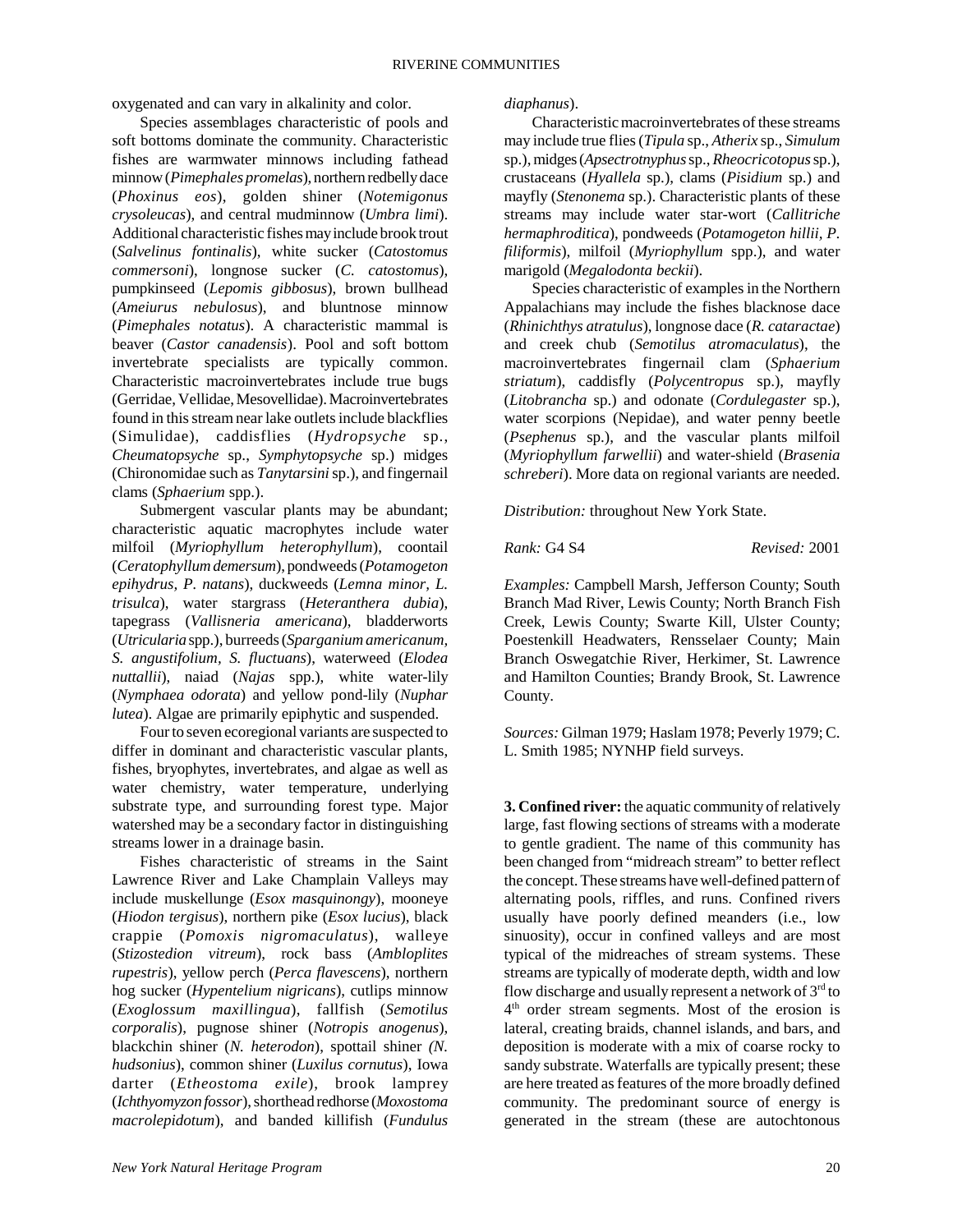streams). These streams have high water clarity and are well oxygenated. They are typically surrounded by open upland riverside communities including riverside sand/gravel bar, cobble shore or one of the shoreline outcrop communities.

Species assemblages characteristic of riffles and rocky bottoms dominate the community. Fish diversity is typically high to moderate. Characteristic fishes include creek chub (*Semotilus atromaculatus*), pumpkinseed (*Lepomis gibbosus*), common shiner (*Luxilus cornutus*), and trout-perch (*Percopsis omiscomaycus*) in pools; rosyface shiner (*Notropis rubellus*) at the head of pools; tessellated darter (*Etheostoma olmstedi*), longnose dace (*Rhinichthys cataractae*), slimy sculpin (*Cottus cognatus*) or mottled sculpin (*C. bairdi*), and stonecat (*Noturus flavus*) in riffles; and bluntnose minnow (*Pimephales notatus*) and northern hogsucker (*Hypentelium nigricans*) in runs. Other characteristic fishes may include blacknose dace (*Rhinicthys atratulus*) and fantail darter (*Etheostoma flabellare*). Common introductions are rainbow trout (*Salmo gairdneri*), brown trout (*S. trutta*), and (in streams where it is not native) smallmouth bass (*Micropterus dolomieui*). Characteristic mollusks include eastern elliptio (*Elliptio complanta*), eastern floater (*Pyganodon cataracta*), fingernail clams (*Sphaerium* spp.). Other macroinvertebrates are diverse; characteristic macroinvertebrates include riffle and rocky bottom specialists as well as algae shredders such as crayfish (Cambaridae), mayflies (Ephemeroptera including Ephemeridae, Heptageniidae, *Isonychia* sp.), stoneflies (Plecoptera including Chloroperlidae, *Acroneuria* sp., *Neoperla* sp.), caddisflies (Trichoptera including Hydropsychidae, *Helicopsyche* sp., *Dolophilodes* sp., *Rhyacophila* sp.), cranefly (*Hexatoma* sp.), beetles (*Oulimnius* sp., *Psephenus* sp.), dobsonflies (Corydalidae), midge (*Polypedilum* sp.), craneflies (Tipulidae), and blackflies (Simulidae). Odonate (Odonata including Calopteryidae) larvae may be characteristic of runs. True bugs (Gerridae, Vellidae, Mesovellidae) are characteristic of pools).

Epilithic algae are the predominate plant. Aquatic macrophytes are usually sparse; typical aquatic macrophytes include waterweed (*Elodea canadensis*) and linear-leaved pondweeds such as sago pondweed (*Potamogeton pectinatus*). An additional characteristic vascular plant may be *Podostemum ceratophyllum*. Bryophytes are often confined to shallows and the intermittently exposed channel perimeter.

Four to six variants associated with a combination of ecoregions (including Northern Appalachian, Great Lakes, Lower New England and Alleghany Plateau ecoregions) or major watersheds (including Great Lakes, Hudson River, Alleghany River, Susquehanna/Delaware Rivers) are suspected to differ

substantially in dominant and characteristic vascular plants, fishes, mollusks, insects, and algae as well as water chemistry (especially alkalinity and color), water temperature, underlying substrate type, and surrounding forest type. In addition, biota is suspected to differ among streams of moderate size (roughly  $3<sup>rd</sup>$  to  $4<sup>th</sup>$ order streams) and large size (roughly  $5<sup>th</sup>$  to  $6<sup>th</sup>$  order streams). Aquatic connectivity factors are thought to strongly influence the fish and mollusk composition. Species characteristic of Northern Appalachian streams may include the fishes brook trout (*Salvelinus fontinalis*), cutlips minnow (*Exoglossum maxillingua*), longnose sucker (*Catostomus catostomus*), and white sucker (*C. commersoni*); and the macroinvertebrates eastern pearlshell (*Margaritifera margaritifera*), and odonates (*Gomphus* spp., *Progomphus obscurus*).

Species characteristic of streams in the Saint Lawrence River and Lake Champlain Valley may include a diverse assemblage of mollusks such as heelsplitters (*Potamilus* sp. and *Lasmigona* sp.), lampmussels (*Lampsilus* spp. including *L. cariosa*), *Leptodea* sp., triangle floater (*Alasmidonta undulata*), creekmussel (*Strophitus* sp.), pondmussel (*Ligumia* sp.), *Anodontoides* sp., and pea clams (*Pisidium* spp.). Other macroinvertebrates characteristic of streams in this region may include beetles (*Promeresia* sp., *Stenelmis* sp., *Dubiraphia* sp.), caddisflies (*Chimara* sp., *Phylocentropus* sp.), mayfly (*Hexagenia* sp.), amphipod (*Gammarus* sp.), and true flies (*Sphaeromias* sp., *Culicoides* sp.).

Species characteristic of Alleghany Plateau and Great Lakes streams may include the fishes greenside darter (*E. blennioides*) and rainbow darter (*Etheostoma caeruleum*), central stoneroller (*Campostoma anomalum*), silverjaw minnow (*Ericymba buccata*), spotted darter (*Etheostoma maculatum*), golden redhorse (*Moxostoma erythrurum*) and shorthead redhorse (*M. macrolepidotum*); the mollusks mucket (*Actinonaias ligmentina*), Ohio pigtoe (*Pleurobema cordatum*), kidneyshell (*Ptychobranchus fasciolaris*), fluted-shell (*Lasmigona costata*), lampmussels (*Lampsilis fasciola, L. ventricosa*), and spike (*Elliptio dilitata*); and the other macroinvertebrates mayfly (*Stenonema* spp.), and caddisfly (*Cheumatopsyche* sp.).

More data on regional variants are needed.

*Distribution:* throughout New York State.

*Rank:* G4 S4 *Revised:* 2001

*Examples:* French Creek, Chautauqua County; Moose River, Herkimer, Lewis and Oneida Counties; Middle Branch Oswegatchie River, St. Lawrence, Herkimer and Lewis Counties; Hudson River, Essex, Warren and Saratoga Counties; East Branch Fish Creek, Lewis County; Rondout Creek; Ulster County; Shawangunk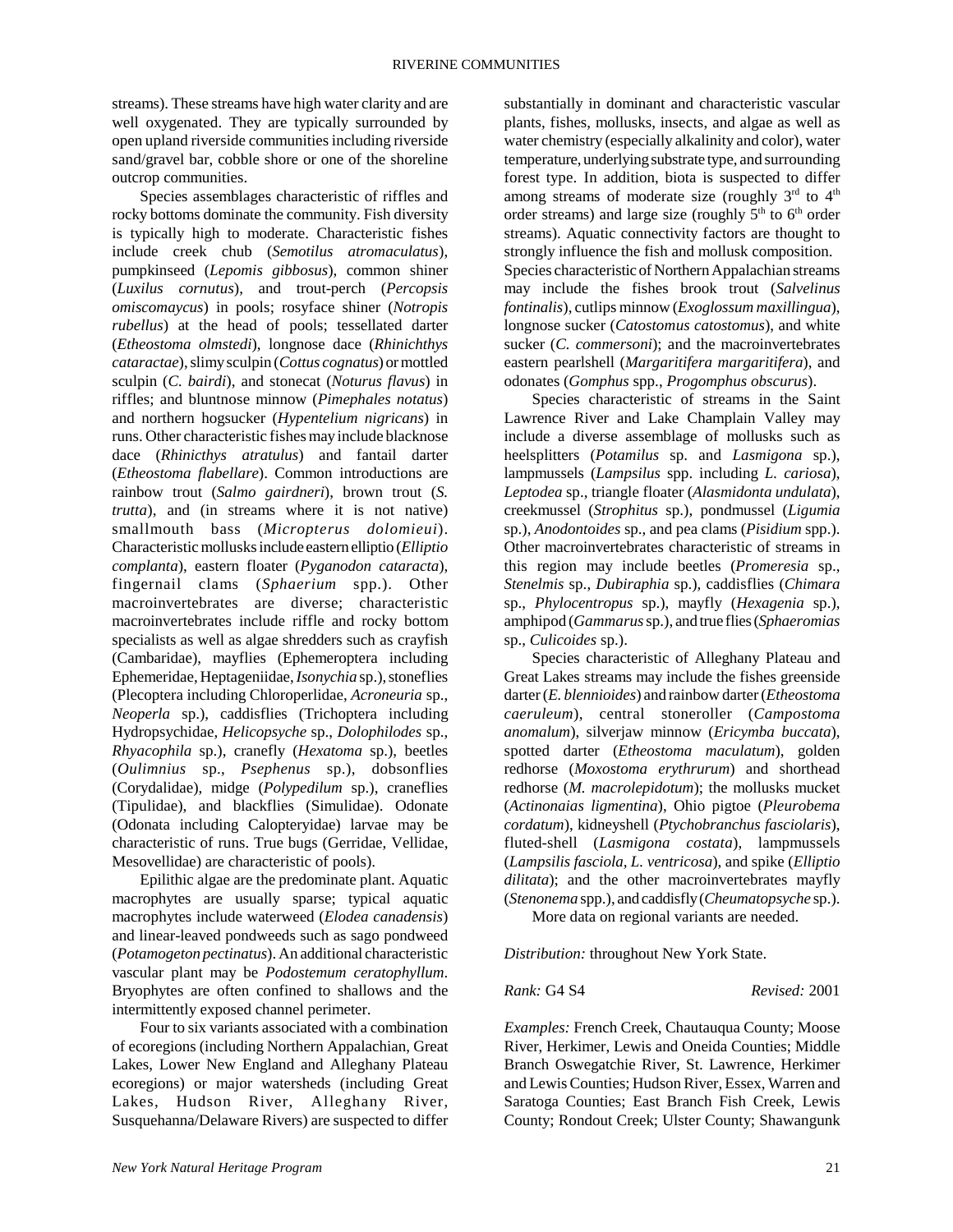Kill, Ulster County; Hoosic River; Rensselaer County.

*Sources:* C. L. Smith 1985; NYNHP field surveys.

**4. Unconfined river:** the aquatic community of large, quiet, base level sections of streams with a very low gradient. The name of this community has been changed from "main channel stream" to better reflect the concept. These streams are typically dominated by runs with interspersed pool sections and a few short or no distinct riffles. Unconfined rivers usually have clearly distinguished meanders (i.e., high sinuosity) and well developed levees, are in unconfined valleys and are most typical of the lowest reaches of stream systems. These streams are typically deep, wide, have a high low flow discharge, and usually represent a network of  $5<sup>th</sup>$  to  $6<sup>th</sup>$  order stream segments. They are characterized by considerable deposition, predominated by fine substrates such as silt, with a relatively minor amount of erosion. Waterfalls may be present; these are here treated as features of the more broadly defined community. The predominant source of energy is generated in the stream (these are autochtonous streams). These streams are usually warm water, may have high turbidity and be somewhat poorly oxygenated. They are typically surrounded by floodplain forest or eroded sand or clay banks or fine sediment bars.

Species assemblages characteristic of pools and soft bottoms dominate the community. Characteristic fishes are deep-bodied fishes such as suckers (Catostomids) - especially redhorses (*Moxostoma* spp.), sturgeon (*Acipenser* spp.), and shad (*Alosa* spp.). Many of the fishes are anadromous. Other characteristic fishes include warmwater fishes such as pickerel (*Esox americanus*), northern pike (*E. lucius*), largemouth bass (*Micropterus salmoides*), smallmouth bass (*M. dolomieui*), pumpkinseed (*Lepomis gibbosus*), brown bullhead (*Ameiurus nebulosus*) and white sucker (Catostomus commersoni). Other characteristic vertebrates may includes species of ducks. Characteristic macroinvertebrates may include numerous species of mollusks such as *Pisidium* sp., suspected to differ substantially among regional variants, as well as stoneflies (Plecoptera), beetle (*Dubiraphia* sp.), midge (*Polypedium* sp.), mayfly (Leptophlebidae), clam, odonates (Aeshnidae, Calopterygidae, Coenargionidae, Gomphidae) and caddisfly (*Hydaphylax* sp.) .

Although the middle of an unconfined river is usually too deep for aquatic macrophytes to occur, the shallow shores and backwaters typically have rooted macrophytes. Characteristic submergent vascular plants may include naiad (*Najas flexilis*), pondweeds (*Potamogeton epihydrus, P. perfoliatus, P. spirillus*),

burreed (*Sparganium fluctuans*), tagegrass (*Vallisneria americana*), and spikerush (*Eleocharis robbinsii*). Floating aquatic macrophytes such as white water-lily (*Nymphaea* sp.) may be common in pools along shallow shores and in backwaters. Two exotic weeds, Eurasian milfoil (*Myriophyllum spicatum*) and water chestnut (*Trapa natans*) may also occur along shores and backwaters. Mosses in the genus *Fontinalis* may be characteristic of shallow areas. Plankton assemblages may be abundant.

Four to six variants associated with a combination of ecoregions (including Northern Appalachian, Great Lakes, Lower New England and Alleghany Plateau types) or major watersheds distinguished by C. L. Smith (1985) (the St. Lawrence River basin, Hudson River, Delaware River, Susquehanna River, and Allegheny River) are suspected to differ substantially in dominant and characteristic vascular plants, fishes, mollusks, and insects as well as water chemistry, water temperature, underlying substrate type, and surrounding forest type. For example, the species of fish genera present in any one stream varies between major watersheds. In addition, biota is suspected to differ among streams of moderate size (roughly  $3<sup>rd</sup>$  to  $4<sup>th</sup>$ order streams) and large size (roughly  $5<sup>th</sup>$  to  $6<sup>th</sup>$  order streams). Aquatic connectivity factors are thought to strongly influence the fish and mollusk composition. Fishes characteristic of the Saint Lawrence River and Lake Champlain Valley may include the fishes muskellunge (*Esox masquinongy*), yellow perch *(Perca flavescens*), white perch (*Morone americana*), walleye (*Stizostedion vitreum*), mooneye (*Hiodon tergisus*), longnose sucker (*Catostomus catostomus*), Iowa darter (*Etheostoma exile*), johnny darter (*Etheostoma nigrum*), banded killifish (*Fundulus diaphanus*), pugnose shiner (*Notropis anogenus*), spottail shiner (*N. hudsonius*) and blackchin shiner (*N. heterodon*). Characteristic fishes of the Northern Appalachians may include the fishes brook trout (*Salvelinus fontinalis*), slimy sculpin (*Cottus cognatus*), creek chub (*Semotilus atromaculatus*), longnose dace (*Rhinichthys cataractae*), tesselated darter (*Etheostoma olmsteadii*), fathead minnow (*Pimephales promelas*) and bluntnose minnow (*Pimephales notatus*).

More data on flora (macrophytes and algae) and invertebrate fauna, as well as regional variants, are needed.

*Distribution:* throughout the state north of the Coastal Lowlands ecozone, usually at low elevations.

*Rank:* G4 S4 *Revised:* 2001

*Examples:* Mohawk River from Utica to the Hudson River; Hudson River from Glens Falls to the Troy Dam; Rondout Creek, Ulster County; Raquette River,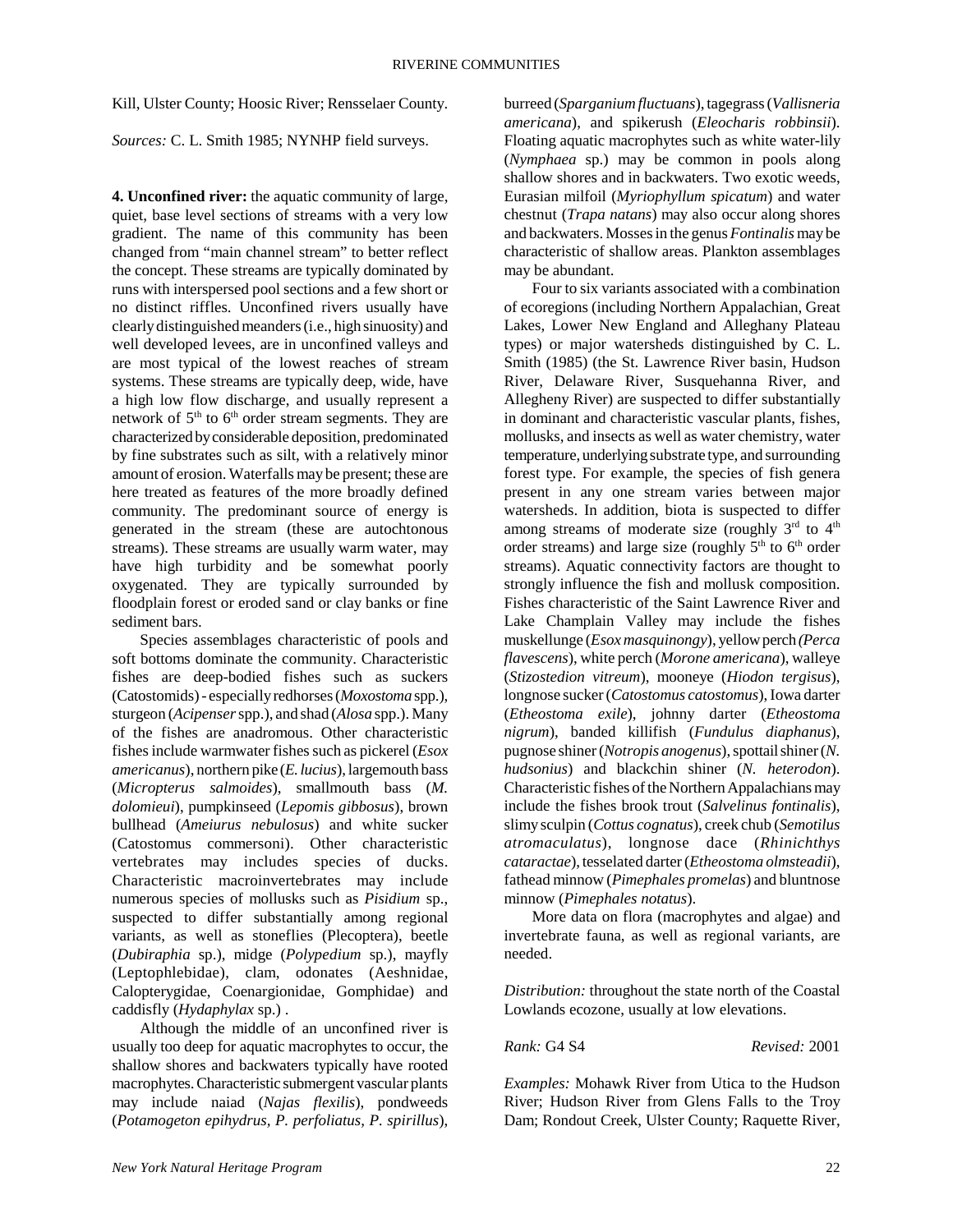Franklin County; Oswegatchie River, St. Lawrence County; Poultney River, Washington County; Black River, Lewis, Jefferson and Oneida Counties; Genessee River, Livingston and Monroe Counties.

*Sources:* C. L. Smith 1985; NYNHP field surveys.

**5. Backwater slough:** the aquatic community of quiet to stagnant waters in sloughs that form in embayments and old meanders that are cut off from an unconfined river or marsh headwater stream only at the upstream end by deposition of a levee. Many examples of this river type may be relatively short-lived in dynamic river complexes, transforming into an oxbow lake through permanent formation of a downstream levee, or into an associated river type through permanent breaching of the upstream levee. The water is typically warm. Although classified as a river type, many hydrological characteristics may resemble those of lacustrine communities.

Characteristic biota are pool specialists and may resemble those of lacustrine species assemblages or marsh headwater streams. Aquatic vegetation is usually abundant; characteristic aquatic plants include waterweed (*Elodea canadensis*), milfoil (*Myriophyllum* spp.), duckweed (*Lemna minor*), and pondweeds (*Potamogeton* spp.). Emergent aquatic plants may be abundant along the shores. Characteristic fishes are golden shiner (*Notemigonus crysoleucas*), pumpkinseed (*Lepomis gibbosus*), brown bullhead (*Ictalurus nebulosus*), and chain pickerel (*Esox niger*). Characteristic macroinvertebrates may include odonates (Odonata), stoneflies (Plecoptera), diving beetles (Dytiscidae), mosquitoes (Cuculidae), true flies (*Tipula* sp., *Atherix* sp., *Simulum* sp.), midges (Chironomidae), crustaceans (*Hyalella* sp.), clams (*Pisdium* sp.) and mayflies (Stenonema). Wading birds and ducks such as pied-billed grebe (*Podilymbus podiceps*) and great blue heron (*Ardeas herodias*) may be characteristic. A characteristic mammal may be muskrat (*Ondatra zibethicus*).

Four to seven ecoregional variants are suspected to differ in dominant and characteristic vascular plants, fishes, mollusks, insects, and birds as well as water chemistry, water temperature, underlying substrate type, surrounding forest type and associated stream type. Major watershed may be a secondary factor in distinguishing streams lower in a drainage basin. More data on this community are needed.

*Distribution:* throughout upstate New York north of the Coastal Lowlands ecozone, usually at low elevations.

*Rank:* G4 S2S3 *Revised:* 2001

*Examples:* Raquette River, Franklin County; North Branch Moose River; Log Flats, Livingston County; Ausable Delta, Clinton County; Little River, St. Lawrence County.

*Sources:* C. L. Smith 1985; NYNHP field surveys.

**6. Intermittent stream:** the community of a small, intermittent or ephemeral streambed in the uppermost segments of stream systems where water flows only during the spring or after a heavy rain and often remains longer, ponded in isolated pools. These streams typically have a moderate to steep gradient and hydric soils.

The streambed may be covered with diverse emergent and submergent bryophytes; characteristic bryophytes may include *Bryhnia novae-angliae, Bryum pseudotriquetrum, Chiloscyphus polyanthus, Hygrohypnum ochraceum, H. eugyrium, Hygroamblystegium tenax, Fontinalis spp., Brachythecium rivulare, B. plumosum, Eurhynchium ripariodes, Mnium affine, Scapania nemorosa and S. undulata*. Characteristic vascular plants are hydrophytic and may include water-carpet (*Chrysosplenium americanum*) and pennywort (*Hydrocotyle americana*). Fauna is diverse and limited to species that do not require a permanent supply of running water, that inhabit the streambed only during the rainy season, or that are pool specialists. Characteristic fauna include amphibians such as green frog (*Rana clamitans*) and northern two-lined salamander (*Eurycea bislineata*), and macroinvertebrates such as water striders (*Gerris* sp.), water boatman (Corixidae), caddisflies (Trichoptera), mayflies (Ephemeroptera), stoneflies (Plecoptera), midges (Chironomidae), blackflies (Simulidae) and crayfish (Cambarus bartoni).

Four to seven ecoregional variants are suspected to differ in dominant and characteristic bryophytes and insects as well as water chemistry, water temperature, underlying substrate type, and surrounding forest type. In addition, there may be a unique alpine/subalpine variant and different variants associated with acidic versus calcareous substrates. Examples surveyed on the Alleghany Plateau are dominated by stoneflies in the family Perlodidae, and several mayflies (Heptageniidae, *Sweltsa* sp., *Clioperla* sp. and *Ameletus* sp.). Biota characteristic of this region may include northern pygmy clubtail (*Lanthus parvulus*), craneflies (*Hexatoma* sp.), caddisflies (*Pycnopsyche* sp., and *Neophylax* sp.) and stonefllies (*Peltoperla* sp.). More data on regional variants are needed.

*Distribution:* throughout New York State.

*Rank:* G4 S4 *Revised:* 2001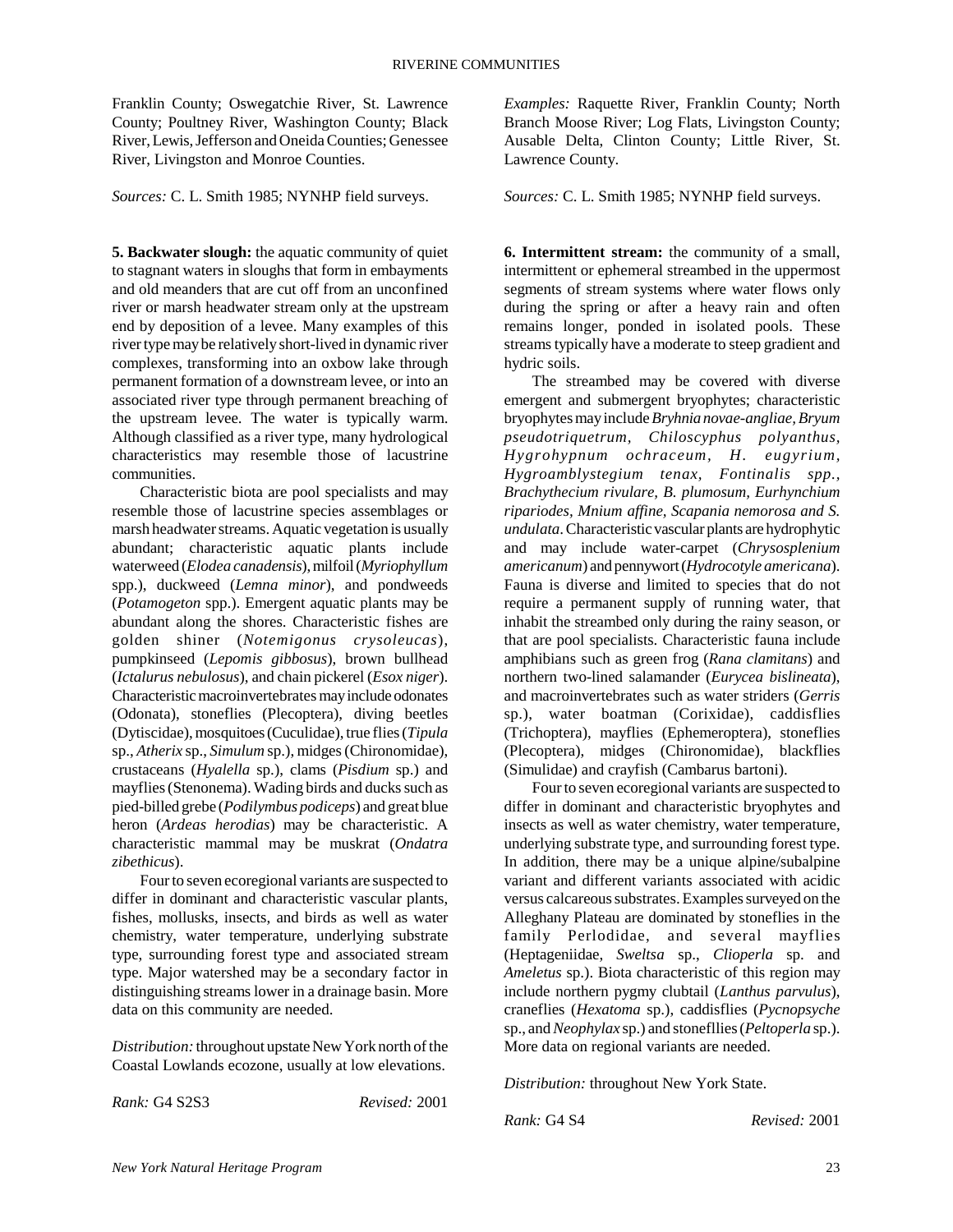*Examples:* Carrollton Run, Cattaraugus County; Chicken Coop Brook, Essex County; Porter Mountain, Essex County; Waterman Brook Headwaters, Cattaraugus County; Chautauqua Gorge, Chautauqua County; Quackenkill Headwaters, Rensselaer County.

*Sources:* comments by Nancy Slack (of Russell Sage College); NYNHP field surveys.

**7. Coastal plain stream:** the aquatic community of slow-moving, often darkly-stained streams of the coastal plain of Long Island. Often there is abundant submerged vegetation: characteristic aquatic plants include pondweeds (*Potamogeton pusillus, P. epihydrus*), naiads (*Najas flexilis, N. guadalupensis*), waterweeds (*Elodea nuttallii, E. canadensis, E. densa*), stonewort (*Nitella* sp.), bladderwort (*Utricularia vulgaris*), duckweed (*Lemna minor*), Tuckerman's quillwort (*Isoetes tuckermannii*) and white watercrowfoot (*Ranunculus trichophyllus*). Watercress (*Nasturtium officinale*), an introduced species, is also common.

Characteristic fishes include American eel (*Anguilla rostrata*), redfin pickerel (*Esox americanus americanus*), eastern banded killifish (*Fundulus diaphanus*), pumpkinseed (*Lepomis gibbosus*), banded sunfish (*Enneacanthus obesus*), and swamp darter (*Etheostoma fusiforme*). The exotic bivalve Asian clam (Corbicula fluminea) may have recently become a widespread invasive species throughout this stream type in the state.

*Distribution:* restricted to the Coastal Lowlands ecozone.

*Rank:* G3G4 S1 *Revised:* 2001

*Examples:* Carmans River, Suffolk County; Peconic River, Suffolk County.

*Sources:* Beitel 1976; Greeley 1939; Muenscher 1939; NYNHP field surveys.

**8. Deepwater river:** the aquatic community of very large, very deep, quiet, base level sections of streams with a very low gradient and where there are profundal areas. These streams are typically dominated by runs with interspersed pools and a few short or no distinct riffles. Deepwater rivers are restricted to the largest of stream systems, often corresponding to segments of 8<sup>th</sup> order or higher.

Species diversity is high, and assemblages characteristic of runs, pools and the pelagic zone dominate the community. Many of the fishes are

anadromous. Characteristic fishes include redhorses (*Moxostoma* spp.) and lake sturgeon (*Acipenser* fulvescens), northern pike (*E. lucius*), smallmouth bass (*M. dolomieui*), channel darter (*Percina copelandi*), Iowa darter (*Etheostoma exile*), eastern sand darter (*Ammocrypta pellucida*), walleye (*Stizostedion vitreum*), mooneye (*Hiodon tergisus*), and blackchin shiner (*Notropis heterodon*). Characteristic macroinvertebrates may include oligochaetes (Oligochaeta) and mollusks; oligochaetes may be abundant in the profundal zone. Many mollusks that were historically present in the Saint Lawrence River have presumably become extirpated. Although the middle of a deepwater river is too deep for aquatic macrophytes to occur, the shallow shores and backwaters may have rooted macrophytes. Plankton assemblages may be abundant. More data on this community are needed.

*Distribution:* restricted to Great Lakes drainage in the Great Lakes Plain ecozone.

*Rank:* G2G3? S1S2? *Revised:* 2001

*Examples:* Saint Lawrence River, St. Lawrence, Jefferson and Franklin Counties; Niagara River, Erie and Niagara Counties.

**9. Spring:** the aquatic community of very small, cold stream sources where the flow is perennial. Springs are characterized by water with constant cold temperature and rich in dissolved oxygen. These streams are typically very shallow and have a short length and relatively constant and very low discharge. Stream gradient, substrate and the proportion of flow microhabitats can vary greatly between examples. These streams may adjoin to any other aquatic community, but are typically found in association with headwater streams.

Species diversity may be high, and assemblages characteristic of riffles may dominate the community. They are known in the literature as "medicolous habitat" or "spring creeks." Fishes are absent. Characteristic amphibians may include dusky salamander (*Desmognathus fuscus fuscus*). Characteristic and dominant macroinvertebrates may include Tricladida, several caddisflies (Limnephilidae, *Lepidostoma* sp., *Rhyacophila* sp., *Dolophilodes distinctus, Pycnopsyche gentilis*), several stoneflies (Perlodidae, Chloroperlidae, *Peltoperla* sp., *Sweltsa* sp.), craneflies (Tipulidae), springtails (*Orchesella* sp.), mayflies (Ephemeroptera), clubtails (*Lanthus parvulus, L. vernalis*), and beetles (Coleoptera). Some low diversity examples studied by Sutton (1998) with cold alklaline water on the Great Lakes Plain are dominated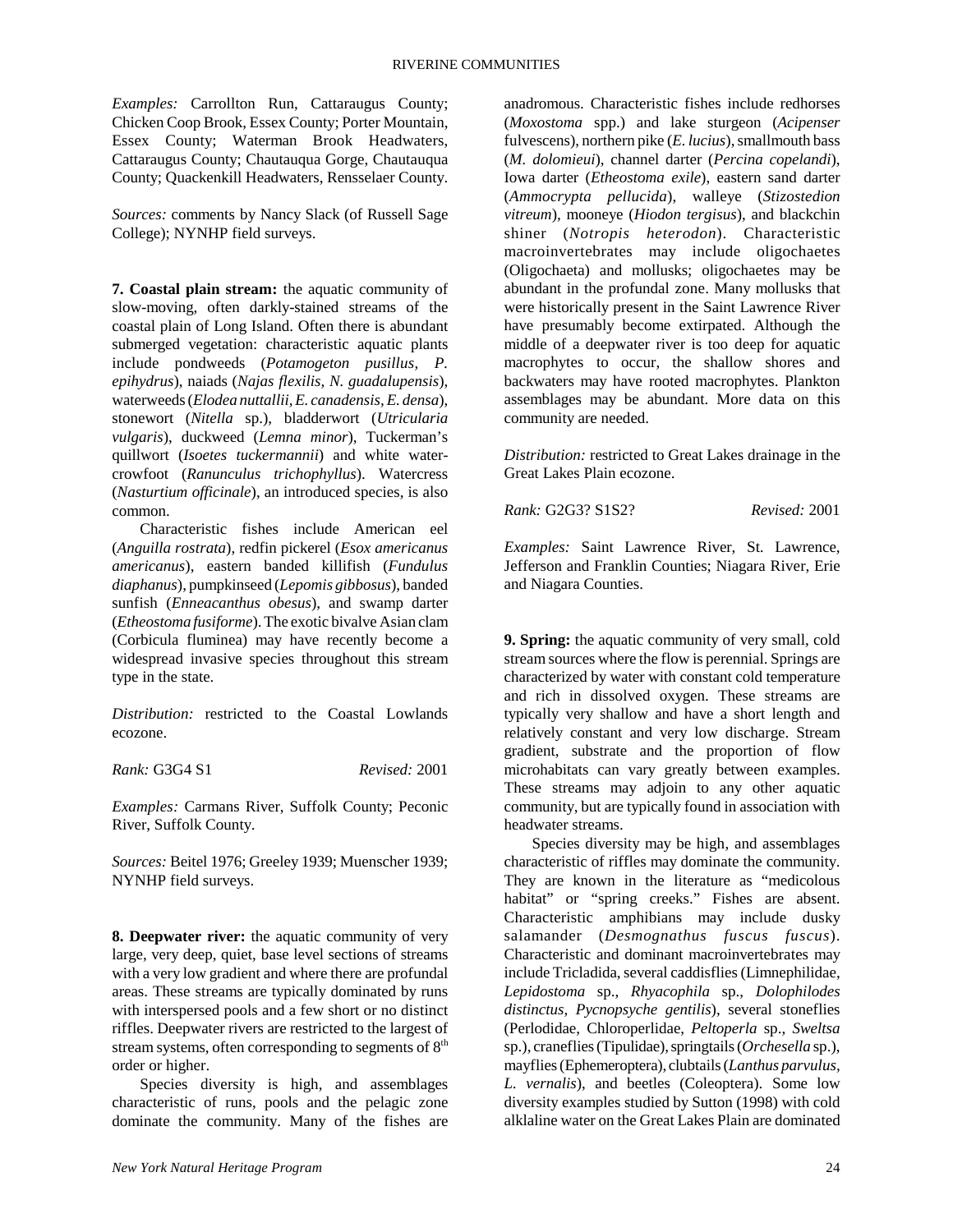by the amphipod Gammarus pseudolimnaeus, the mayfly *Ephemerella* spp., and midges (Chironomidae). Characteristic vascular plants may include water-carpet (*Chrysosplenium americanum*), wood nettle (*Laportea canadensis*), clearweed (*Pilea pumila*), sedge (*Carex scabrata*), and Pennsylvania bittercress (*Cardamine pensylvanica*). Characteristic bryophytes may include *Brachythecium* spp. and *Fissidens* sp.

Four to seven ecoregional variants (including Northern Appalachian, Lower New England, Great Lakes and Alleghany Plateau types) are suspected to differ in dominant and characteristic vascular plants, fishes, mollusks, and insects as well as water chemistry, water temperature, underlying substrate type, and surrounding forest type. More data on this community are needed.

*Distribution:* throughout New York State.

*Rank:* G4G5? S3S4? *Revised:* 2001

*Examples:* Murray Brook, Cattaraugus County; Caledonia Spring Creek, Livingston County; Cedar Springs, Monroe County; Mossy Brook Bank Spring, Ulster County; Zoar Valley, Cattaraugus County.

*Sources:* Sutton, 1998; NYNHP field surveys.

### **B. RIVERINE CULTURAL**

This subsystem includes communities that are either created and maintained by human activities, or are modified by human influence to such a degree that stream flow, morphometry, water chemistry, or the biological composition of the resident community are substantially different from the character of the stream community as it existed prior to human influence. No biotic riverine cultural types have been noted. NYNHP is currently unaware of examples of streams without physical or chemical alterations that have become dominated by exotic biota such as water chestnut (*Trapa natans*) and Eurasian water milfoil (*Myriophyllum spicatum*).

**1. Riverine submerged structure:** the aquatic community associated with an artificially introduced structure submerged in riverine waters, such as a stream or river, that provides habitat for fish and other organisms. This includes structures that have been intentionally sunk for the purpose of attracting fish, as well as sunken ships, disposed waste, submerged bridge abutments, or any other introduced material that provides suitable habitat.

*Distribution:* throughout New York State.

**2. Acidified stream:** the aquatic community of a stream that has received so much acid deposition that the pH of the stream has decreased significantly. The dominant anions in precipitation in the Northeast are sulfate and nitrate; the pH of this precipitation is less than 4.7. The biota of streams may be more sensitive to acidification than the biota of lakes. In the Algonquin Highlands of Ontario, several species of mayflies and stoneflies have disappeared from acidified reaches of streams. Fish kills have been observed in streams following acid pulses (for example, after snowmelt). More data on this community are needed.

*Distribution:* most common in the Adirondacks, may also occur throughout eastern New York in the Appalachian Plateau, Taconic Highlands, and Hudson Valley ecozones.

*Rank:* G5 S5 *Revised:* 1990

*Source:* Schindler 1988.

**3. Canal:** the aquatic community of an artificial waterway or modified stream channel constructed for inland navigation or irrigation. Most canals have a low gradient between locks; however, some feeder canals (built to supply water to another canal) have a steep gradient and are not navigable.

Characteristic fishes include brook stickleback (*Culaea inconstans*), central mudminnow (*Umbra limi*), brook silverside (*Labidesthes sicculus*), and pikes (*Esocidae*).

*Distribution:* throughout New York State.

*Rank:* G5 S5 *Revised:* 1990

**4. Ditch/artificial intermittent stream:** the aquatic community of an artificial waterway constructed for drainage or irrigation of adjacent lands. Water levels either fluctuate in response to variations in precipitation and groundwater levels, or water levels are artificially controlled. The sides of ditches are often vegetated, with grasses and sedges usually dominant. Exotic or weedy species are common. Purple loosestrife (*Lythrum salicaria*), reedgrass (*Phragmites australis*), and reed canary grass (*Phalaris arundinacea*) often become established and may form dense, monospecific stands. Reed canary grass is often planted along ditches for erosion control. Other plants that are characteristic include sedges (*Carex* spp.) and cattails (*Typha* spp.).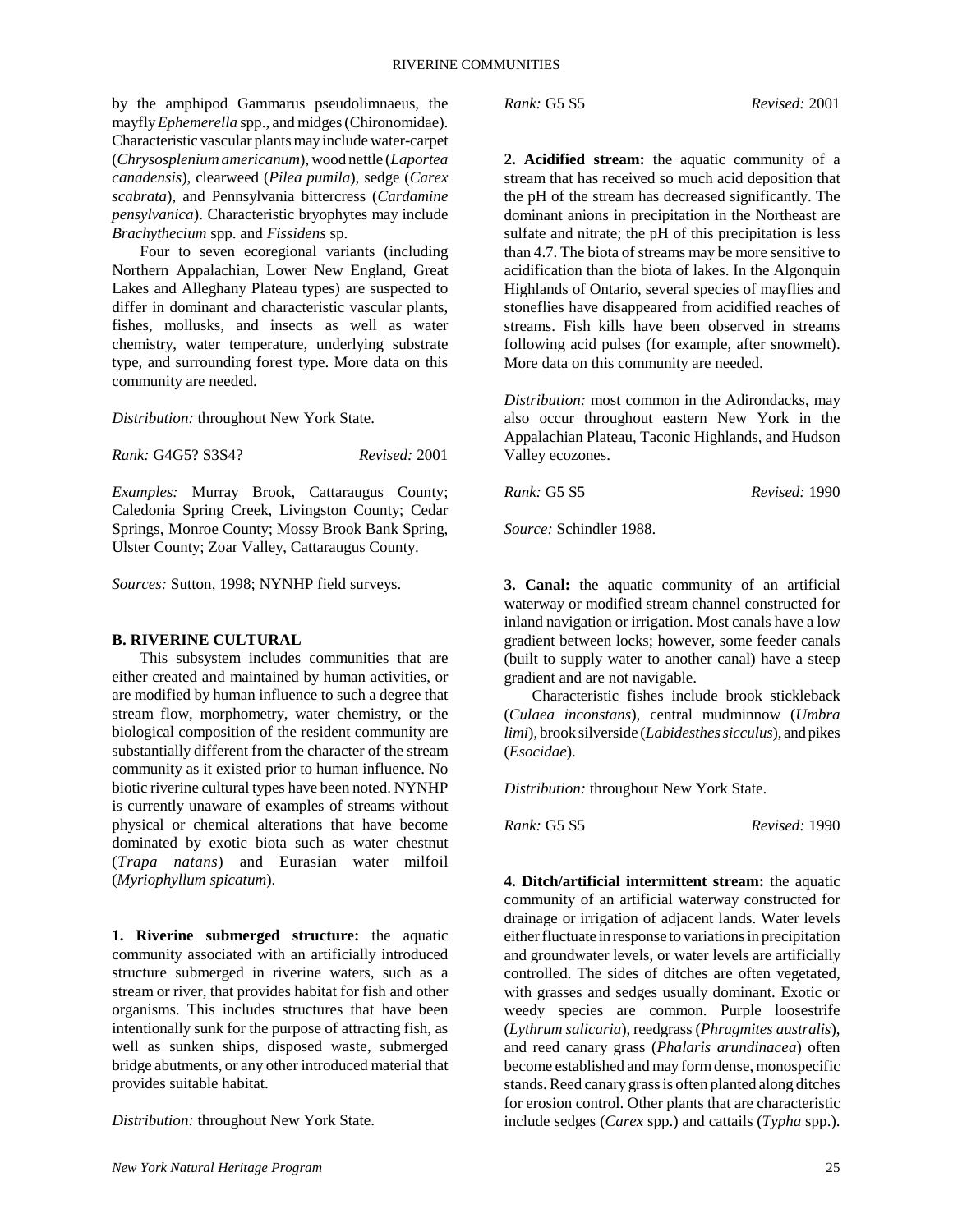Algae indicative of eutrophic conditions may be abundant.

*Distribution:* throughout New York State.

*Rank:* G5 S5 *Revised:* 1990

**5. Industrial effluent stream:** the aquatic community of a stream or a small section of a stream in which the temperature, chemistry, or transparency of the water is significantly modified by discharge of effluent from an industrial, commercial, or sewage treatment plant. The water or sediments may contain elevated concentrations of heavy metals, PCBs, ammonia, and other pollutants. Relative to unpolluted streams of similar morphology, species richness of fishes is low, and pollutionintolerant species (e.g. lampreys, darters, sculpins) may be absent. Algae indicative of eutrophic conditions and iron fixing bacteria may be abundant.

*Distribution:* throughout New York State.

*Rank:* G5 S5 *Revised:* 1990

*Source:* Reash and Berra 1987.

#### **RIVERINE REFERENCES**

Beitel, J. 1976. A vegetative survey of the freshwater wetlands of nine major streams in southwestern Suffolk County and southern Nassau County, New York. Unpubl. report for the Environmental Defense Fund, Inc.

Gilman, B. A. 1976. Wetland plant communities along the eastern shoreline of Lake Ontario. M.S. thesis, SUNY College of Environmental Science and Forestry, Syracuse, N.Y.

Greeley, J. R. 1939. Fresh-water fishes of Long Island and Staten Island with annotated list. In: A biological survey of the fresh waters of Long Island. Suppl. to the 28th Ann. Rep., 1938. N.Y.S. Conserv. Dept., Albany, N.Y.

Haslam, S. M. 1978. Riverplants. The marcrophytic vegetation of watercourses. Cambridge Univ. Press, New York, N.Y.

Hynes, H. B. N. 1970. The Ecology of Running Waters. Univ. of Toronto Press.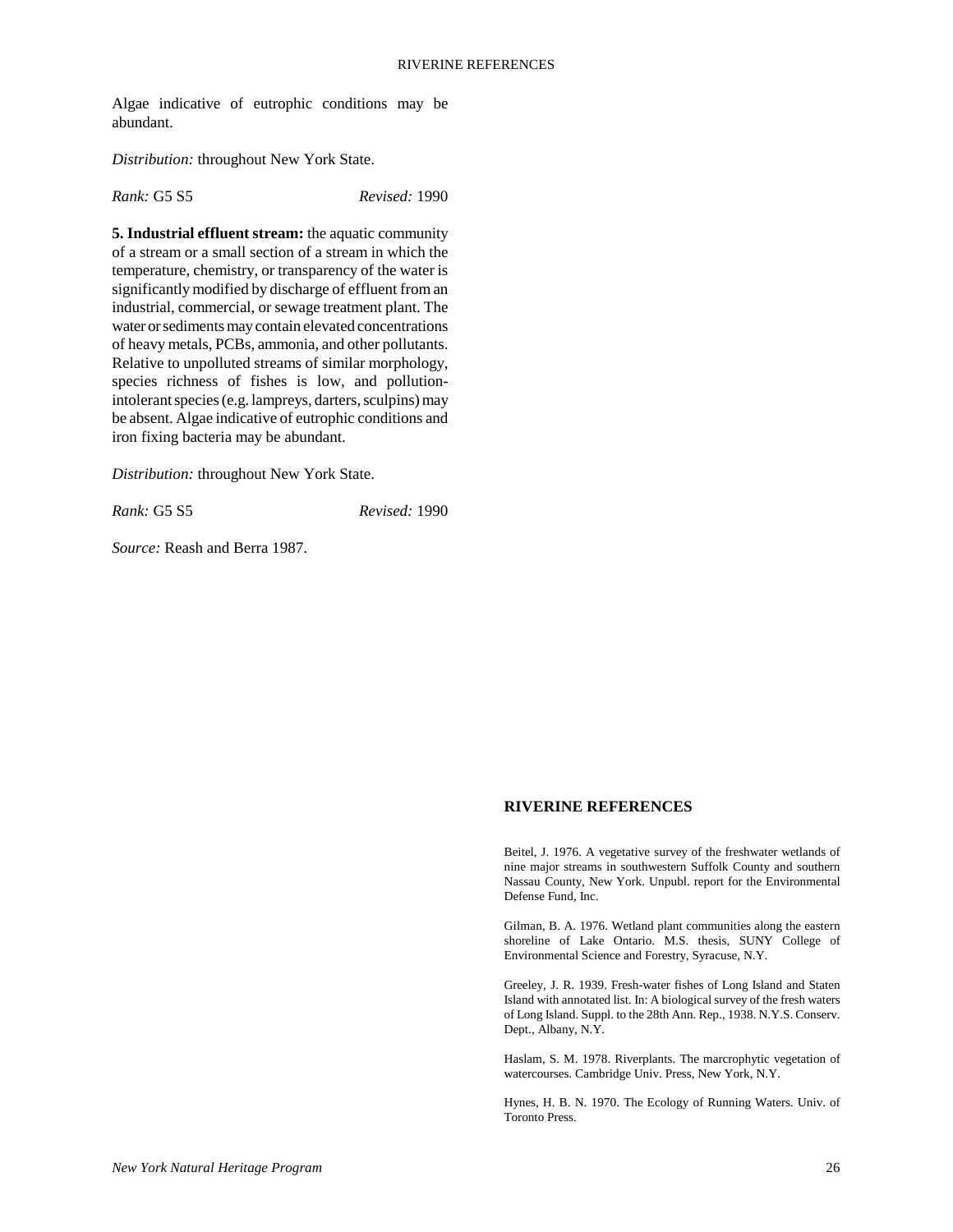Muenscher, W. C. 1939. Aquatic vegetation of Long Island waters. In: A biological survey of the fresh waters of Long Island. Suppl. to the 28th Ann. Rep., 1938. N.Y.S. Conserv. Dept., Albany.

Peverly, J. H. 1979. Elemental distribution and macrophyte growth downstream from an organic soil. Aquatic Botany 7: 319-338.

Reash, R. J. and T. M. Berra. 1987. Comparison of fish communities in a clean-water stream and an adjacent polluted stream. Am. Midl. Nat. 118(2): 301-322.

Schindler, D. W. 1988. Effects of acid rain on freshwater ecosystems. Science 239: 149-157.

Slack, N. G. and J. M. Glime. 1985. Niche relationships of mountain stream bryophytes. Bryologist 88: 7-18.

Smith, C. L. 1985. The inland fishes of New York State. N.Y.S. Dept. of Environmental Conservation, Albany.